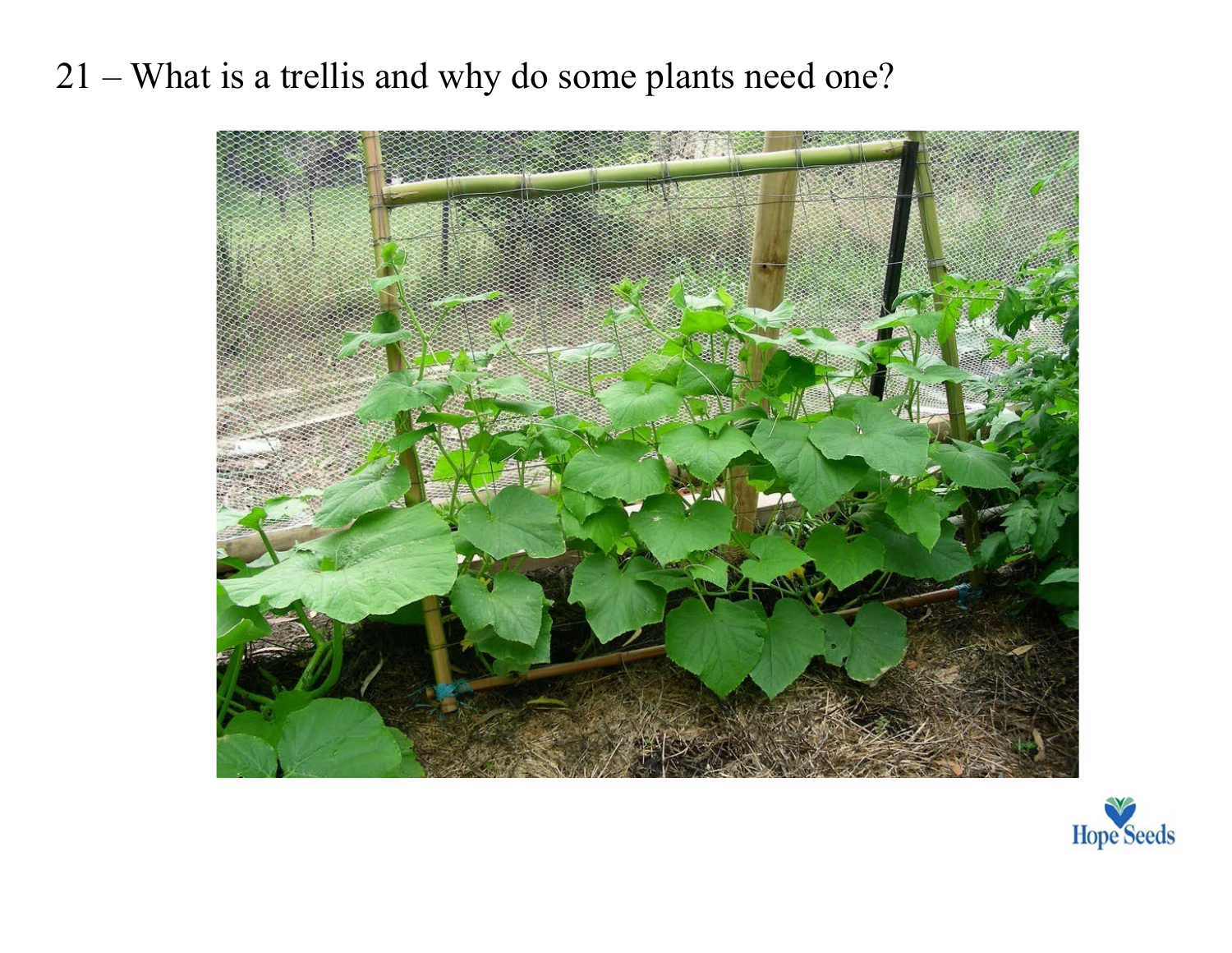## 21 - What is a trellis and why do some plants need one?

- A trellis is a framework of sticks or wood bars that is used to help plants grow up off the ground.
- Some plants produce their fruit on vines instead of on bushes or in the ground, and these vines may need a trellis to support them. Squash, cucumbers, and some types of peas and beans grow better on a trellis.
- When these plants are growing up the trellis, they have more space to grow and their fruit is not laying on the ground where it could spoil more easily.
- Having plants grow up a trellis can add beauty to a garden also!

God's Word: <sup>2</sup> Help each other with your troubles. When you do this, you truly obey the law of Christ. Galatians 6:2

\*Plants sometimes need help growing up, and we sometimes need help too! Jesus wants us to be willing to help other people when they need it, and also to ask for help when we need it. What are some ways you can be like a trellis in someone else's life?

**Activity:** Do Activity Card Ls. 21 (Materials needed – see card)

**Garden Work:** See Activity Card Ls. 21